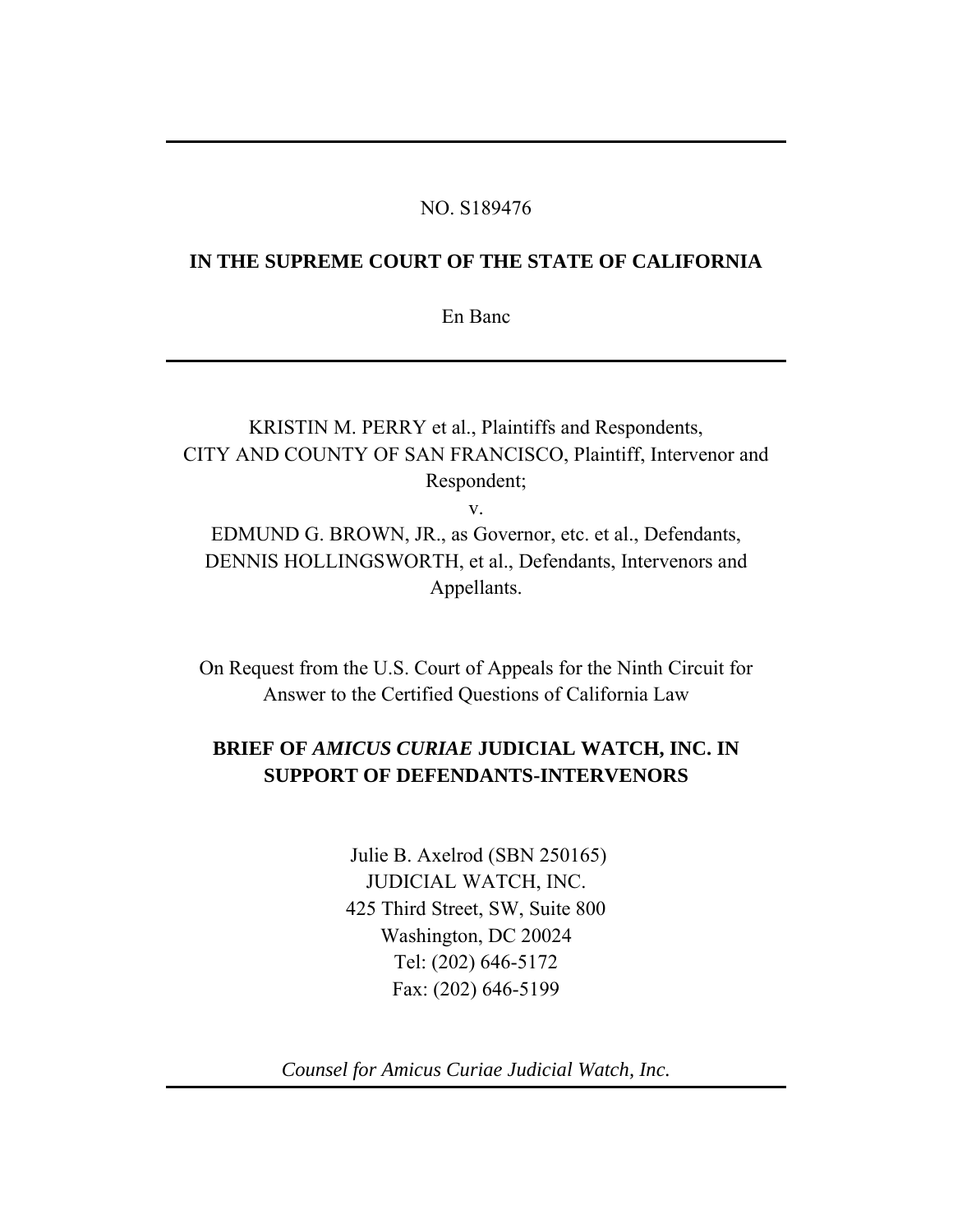# **TABLE OF CONTENTS**

| Refusing to Grant Proponents Standing to Defend Initiatives<br>$\mathsf{A}$ .<br>Which the Attorney General Does Not Defend in Court Would<br>Plaintiffs" Arguments that the Rights of State Officials<br>B.<br>Supersede Those of the People Do Not Accurately Reflect the Rights<br>$\mathcal{C}$ .<br>Proponents Have a Particularized Interest in Defending the |
|---------------------------------------------------------------------------------------------------------------------------------------------------------------------------------------------------------------------------------------------------------------------------------------------------------------------------------------------------------------------|
|                                                                                                                                                                                                                                                                                                                                                                     |
| Certificate of Compliance Pursuant to Rule 8.204 and 8.520(c)  10                                                                                                                                                                                                                                                                                                   |

Proof of Service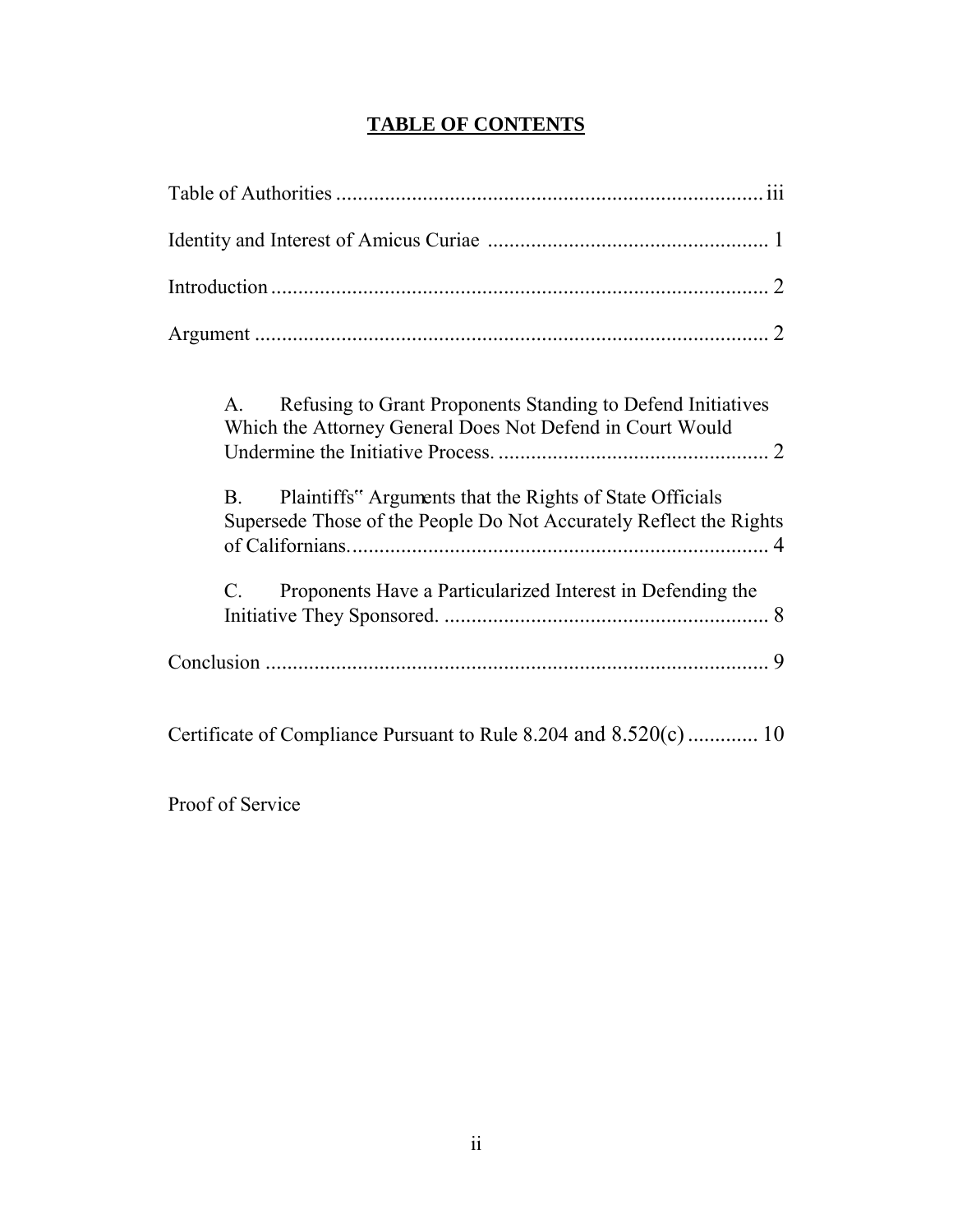## **TABLE OF AUTHORITIES**

## **Cases**

| Associated Home Builders of the Greater East Bay, Inc. v. City of              |  |
|--------------------------------------------------------------------------------|--|
|                                                                                |  |
| Building Industry Assn. of Southern California, Inc. v. City of Camarillo      |  |
|                                                                                |  |
| Connerly v. State Personnel Board (2006) 37 Cal. 4 <sup>th</sup> 1169, 1178  8 |  |
| Independent Energy Producers Assn. v. McPherson (2006) 38 Cal. 4 <sup>th</sup> |  |
|                                                                                |  |
|                                                                                |  |
| People ex rel. Deukmejian v. County of Mendocino (1984) 36 Cal. 3d 476 4       |  |
|                                                                                |  |
|                                                                                |  |

## **Constitutional Materials**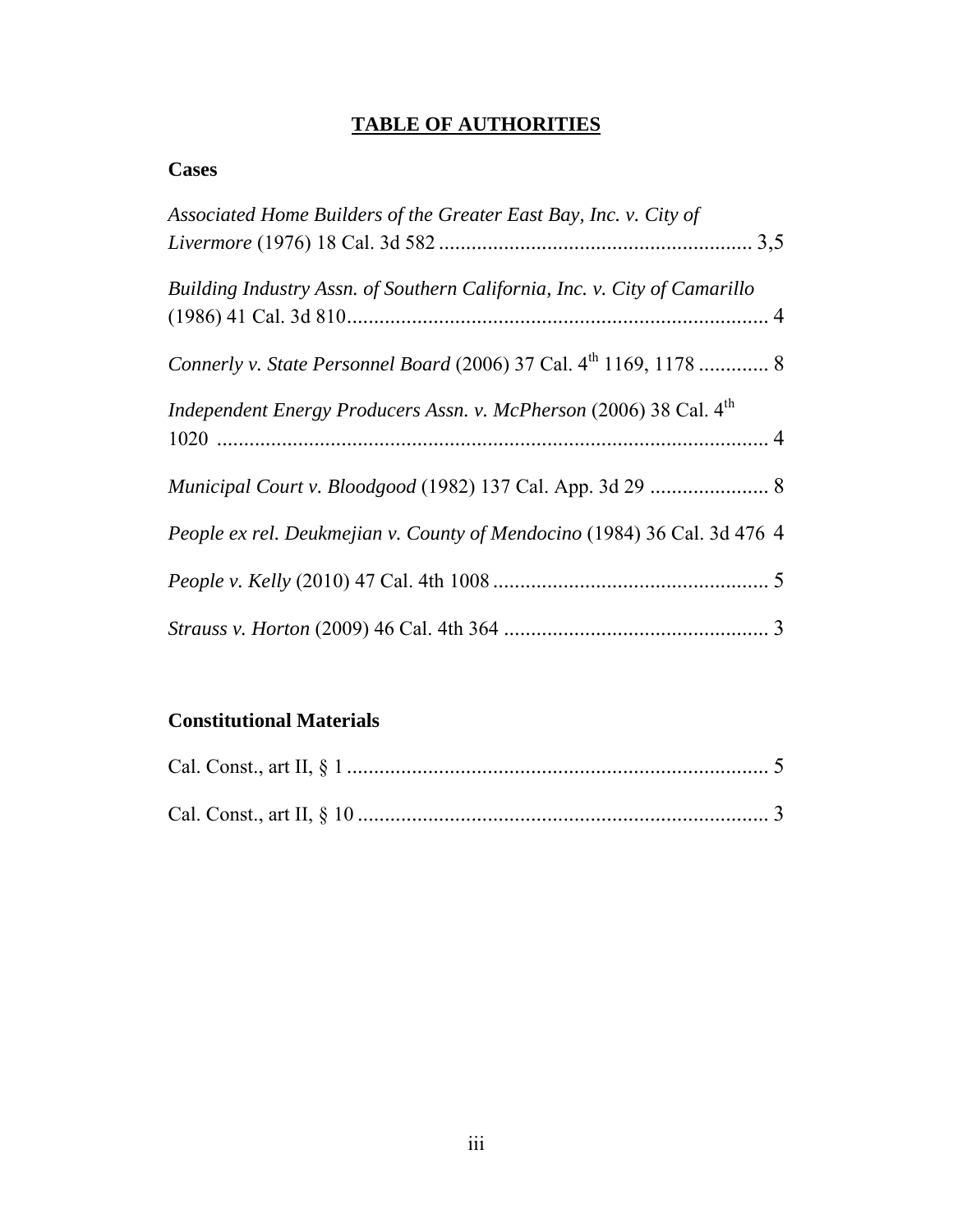#### **Identity and Interest of Amicus Curiae**

 Judicial Watch, Inc. ("Judicial Watch") is a non-partisan educational foundation which promotes transparency, accountability and integrity in government, politics and the law. Through its educational endeavors, Judicial Watch advocates high standards of ethics and morality in our nation's public life and seeks to ensure that political and judicial officials do not abuse the powers entrusted to them by the American people. The motto of Judicial Watch is "Because no one is above the law." The issue presented in this case is whether the official proponents of a successful initiative ballot have the authority to defend the constitutionality of an initiative upon its adoption or appeal a judgment invalidating the initiative when the public officials charged with that duty refuse to do so. This issue goes to the core of Judicial Watch"s mission. At stake in this case is the ability of California"s public officials to thwart the will of the people of California, as expressed through the initiative process, by failing to defend an initiative in court when it is challenged. If this Court finds that the proponents of an initiative have no such recourse when elected officials fail to defend an initiative in court, California"s political officials will be given a clear opening to abuse the powers entrusted to them by the people of California in a manner that is not transparent and not accountable.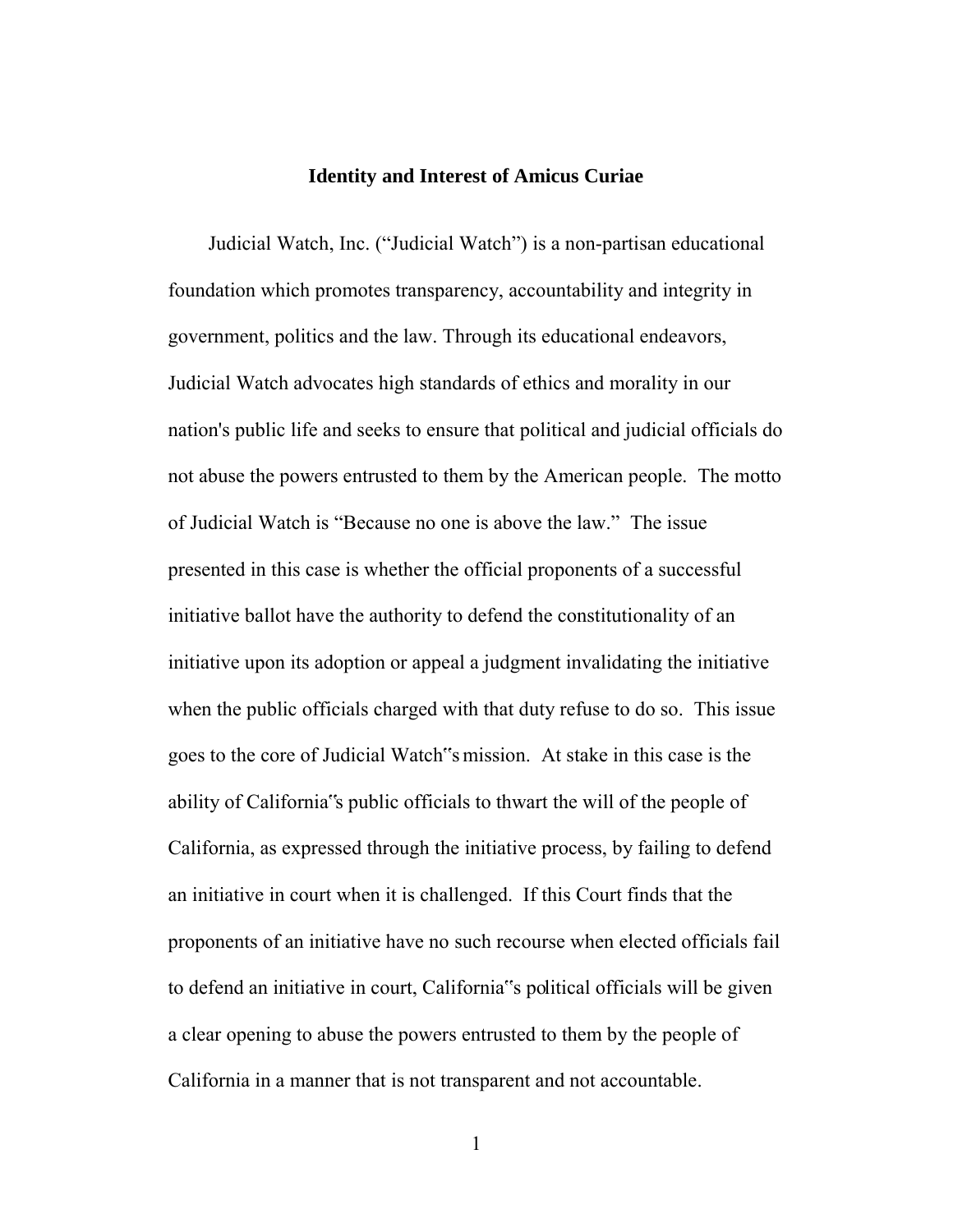### **Introduction**

 This Court must hold that Defendants-Intervenors Dennis Hollingsworth, Gail J. Knight, Martin F. Gutierrez, Mark A. Jansson, and ProtectMarriage.com ("Proponents") have standing to defend the constitutionality of Proposition 8 in court, because no California government official who ordinarily would defend the law"s constitutionality was willing to do so. The very point of the initiative process is to give the people the opportunity to pass laws that their elected representatives are not willing to pass. If there were no contradiction between what the people of California desire and what their elected representatives are willing to pass, then there would be no initiative process in the first place. If the Proponents of an initiative do not have standing to defend in court the constitutionality of an initiative that the elected and appointed officials of California refuse to defend, the basic premise of the initiative in California is fundamentally undermined.

### **Argument**

## **A. Refusing to Grant Proponents Standing to Defend Initiatives Which the Attorney General Does Not Defend in Court Would Undermine the Initiative Process.**

The initiative movement was conceived specifically to give power to the people"s choices when their elected government officials are inclined to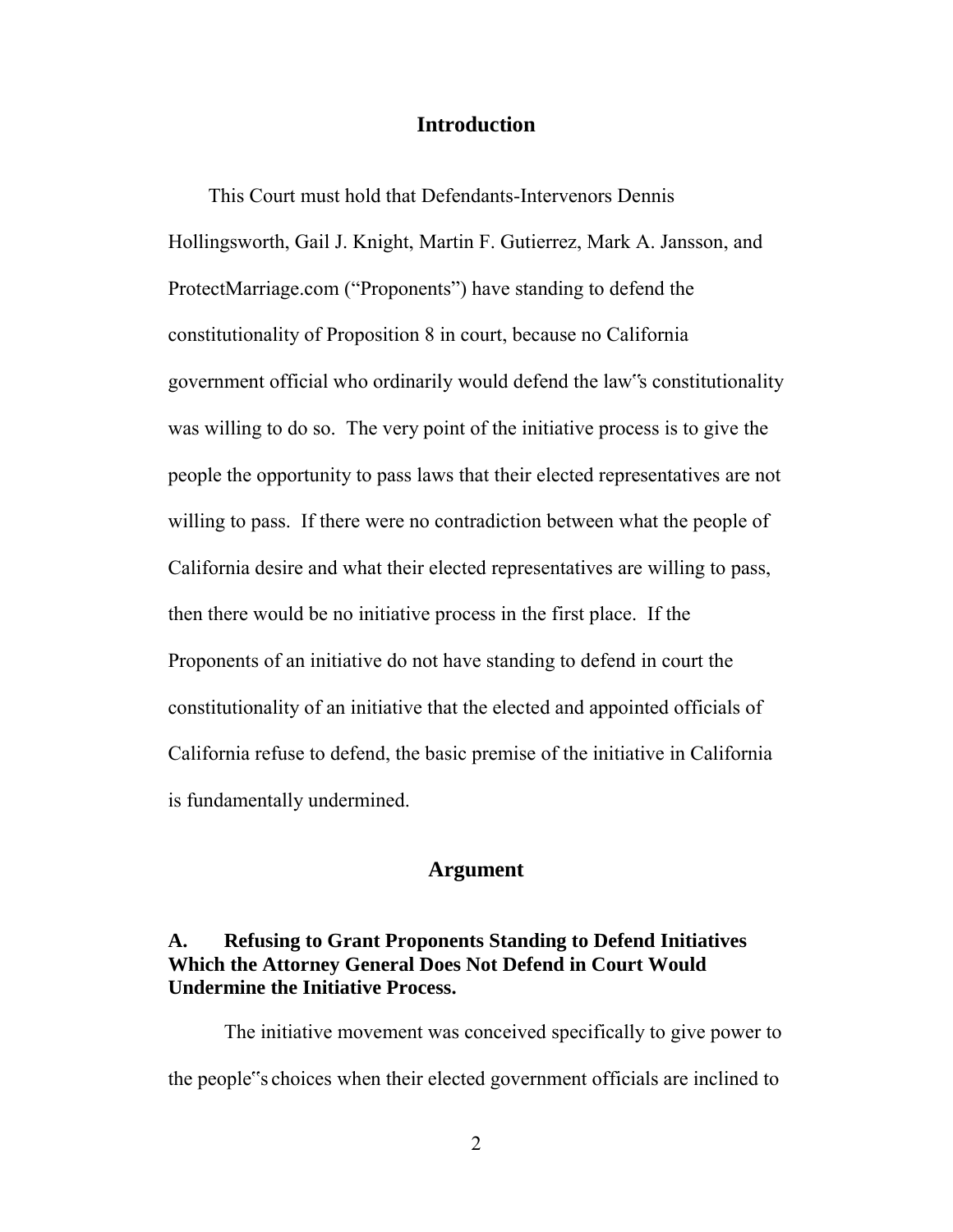ignore them. "The amendment of the California Constitution in 1911 to provide for the initiative and referendum signifies one of the outstanding achievements of the progressive movement of the early 1900"s." (*Strauss v. Horton* (2009) 46 Cal. 4th 364, 420, *quoting Associated Home Builders etc., Inc. v. City of Livermore* (1976) 18 Cal. 3d 582, 591.) The impetus for direct democracy in California came from the belief that trusting in the legislature to carry out the will of the people was not enough. "The progressive movement, both in California and in other states, grew out of a widespread belief that , moneyed special interest groups controlled government, and that the people had no ability to break this control." (*Strauss*, 46 Cal. 4<sup>th</sup> at 420.) "The initiative was viewed as one means of restoring the people"s rightful control over their government, by providing a method that would permit the people to propose and adopt statutory provisions and constitutional amendments." (*Id.*) Initiatives therefore take precedence over laws passed by the legislature and cannot be overruled by the Governor or the Attorney General or repealed or amended by the legislature. (*See* Cal. Const., art. II, § 10.)

Because the initiative process was designed precisely to allow the people to step in when their elected legislators failed to follow their wishes, courts must be particularly careful to protect the right of the people to pass initiatives when elected officials seek to nullify them. The courts have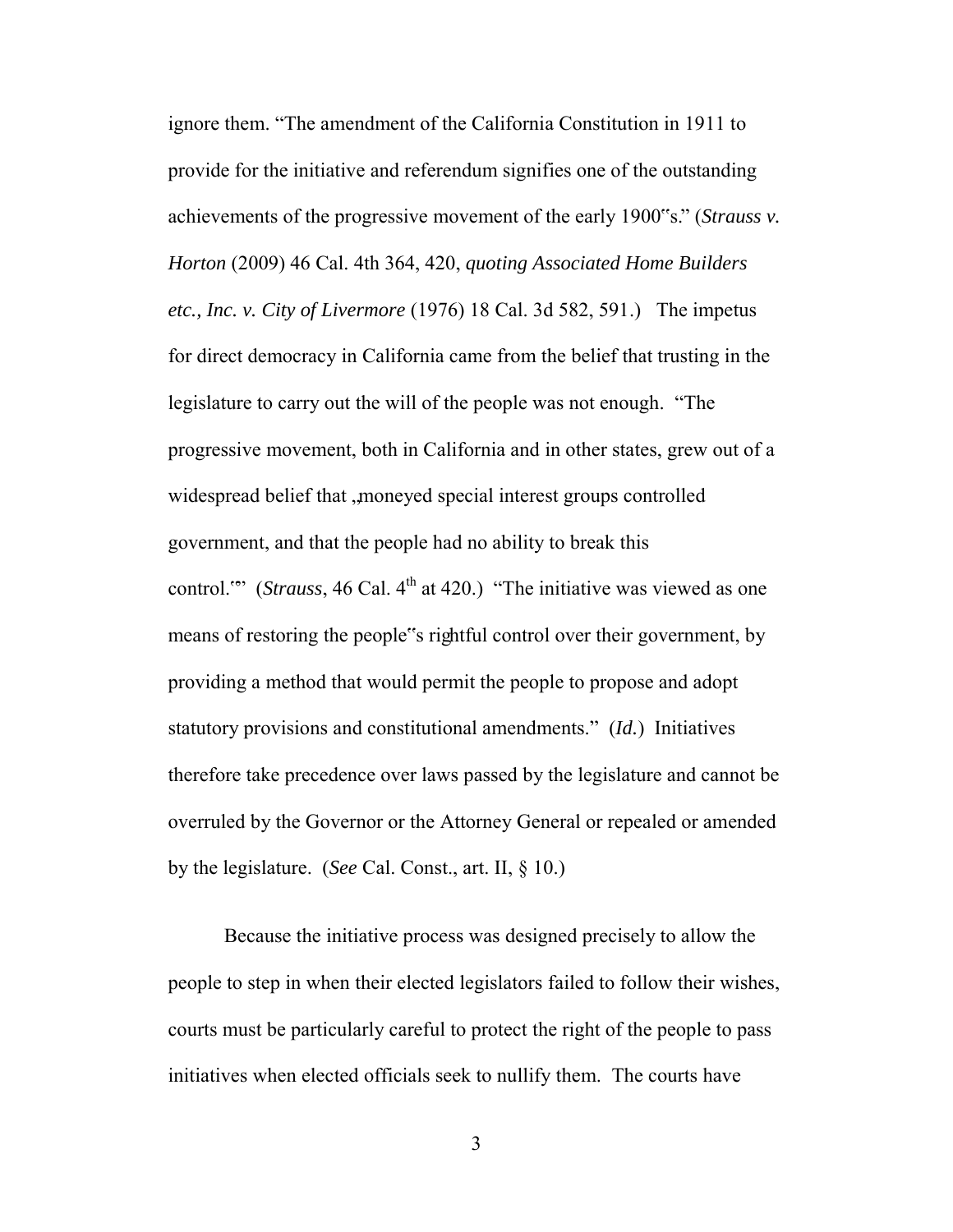repeatedly declared it is their duty to "jealously guard this right of the people" and that it has "long been our judicial policy to apply a liberal construction to this power whenever it is challenged in order that the right be not improperly annulled*.*" (*Building Industry Assn. of Southern California, Inc. v. City of Camarillo* (1986) 41 Cal. 3d 810, 821.) (*See also*, *Associated Home Builders* 18 Cal. 3d at 591; *Independent Energy Producers Assn. v. McPherson* (2006) 38 Cal.  $4^{th}$  1020, 1032; *People ex rel. Deukmejian v. County of Mendocino* (1984) 36 Cal. 3d 476, 479.) Thus, in most instances, the trial court "should allow intervention by proponents of the initiative." (*Building Industry* 41 Cal. 3d at 822*.*) In circumstances where there is "underlying opposition to the ordinance," only the availability of intervention can ensure the defense will be carried out "with vigor." *(Id.)* When the state"s elected officials refuse to defend an initiative entirely, the Court"s duty to allow proponents of the initiative to intervene is even more clear.

## **B. Plaintiffs' Arguments that the Rights of State Officials Supersede Those of the People Do Not Accurately Reflect the Rights of Californians.**

Rather than trying to demonstrate that the initiative process does not require the proponents of an initiative to be granted standing if state officials refuse to defend an initiative in court, Plaintiffs argue that the prerogatives of the Governor and Attorney General are paramount.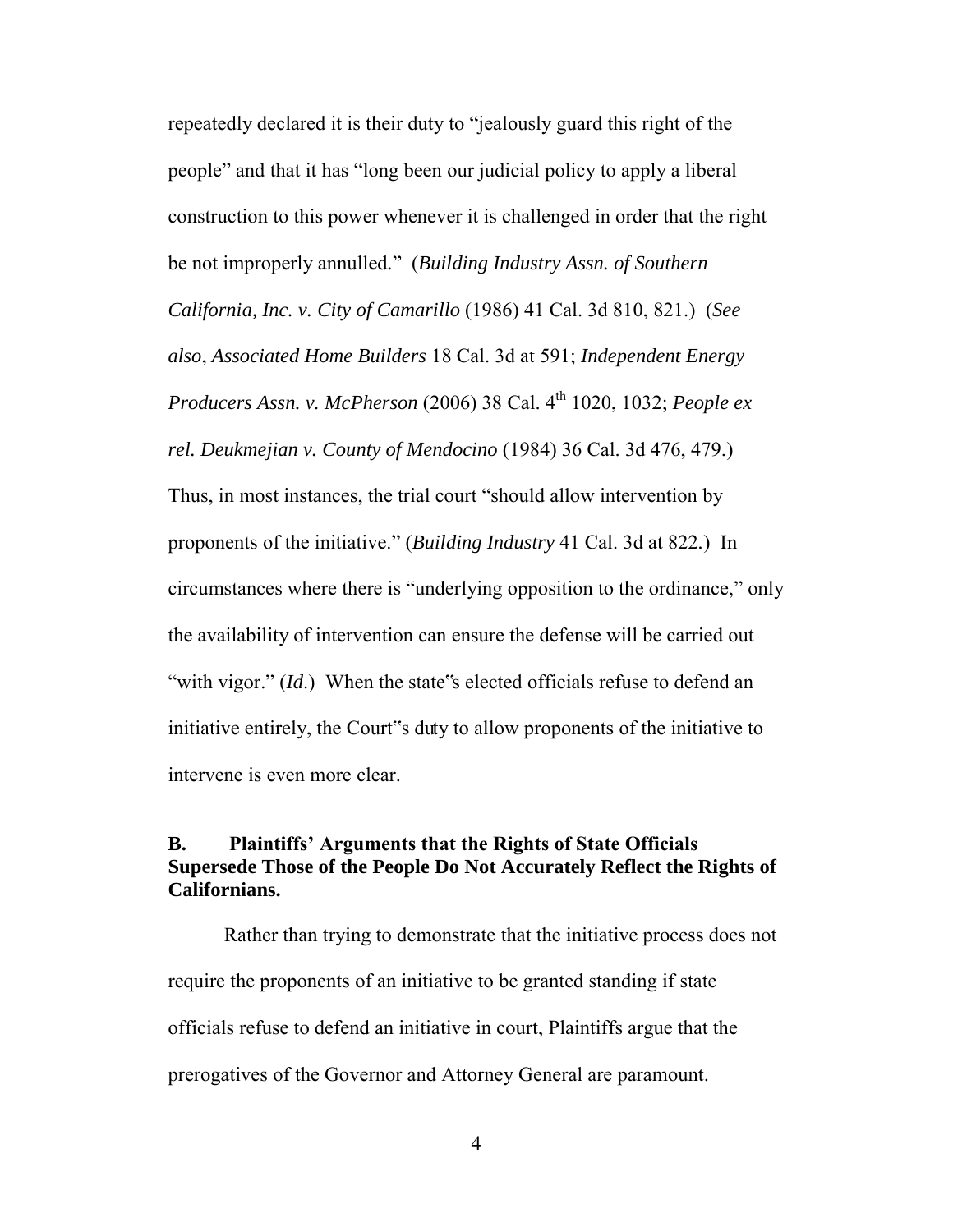Plaintiffs" position ignores the fact that the rights of the people of California are paramount, not the rights of the state apparatus.

Under the California Constitution, "[a]ll political power is inherent in the people. Government is instituted for their protection, security and benefit." (Cal. Const., art. II, § 1). "[A]ll power of government ultimately resides in the people, the amendment [to the California Constitution in 1911] speaks of the initiative and referendum, not as a right granted the people, but as a power reserved by them." (*Associated Home Builders*, 18 Cal. 3d at 591.) California goes farther than any other state to protect the people"s power of initiative: "[n]o other state in the nation carries the concept of initiatives as "written in stone" to such lengths…." (*People v. Kelley* (2010) 47 Cal. 4th 1008, 1030.) The prerogatives of the Governor and the Attorney General cannot trump the rights of the people to participate in their governance.

None of Plaintiffs" arguments challenge the fact that denying standing to initiative proponents in such circumstances would mean denying the people of California this power which they have as a right. Plaintiffs" contention that "the People"s veto of the Executive Branch"s litigation decisions is properly exercised at the ballot box—by voting out of office state officials who decline to defend an initiative"—misses the point of the initiative process, which is to give voice to the people on specific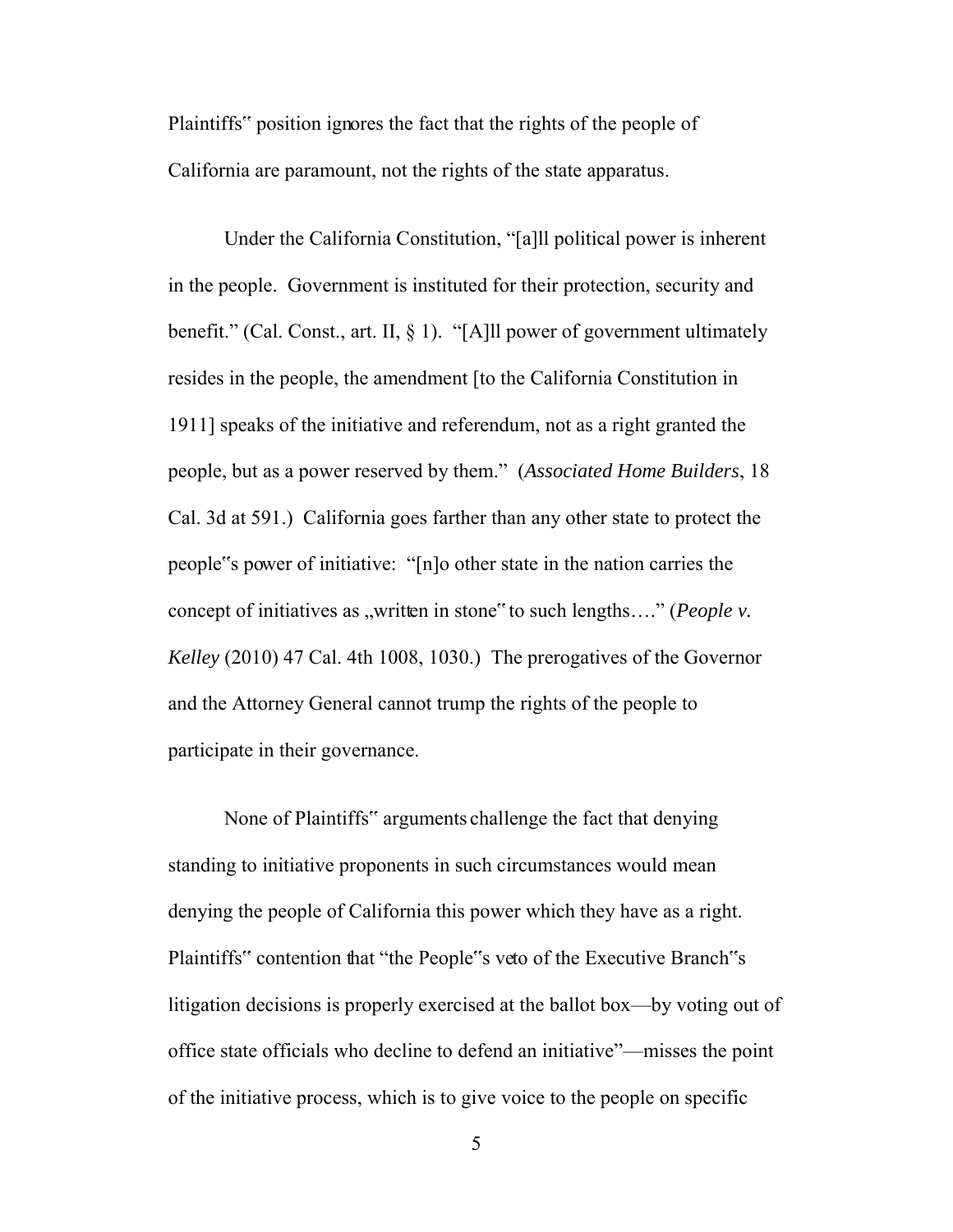issues through more direct means than simply the opportunity to vote obstructionist state officials out of office at the end of their terms. (Plaintiffs-Respondents" Answering Brief at 13). Aside from the obvious shortcoming of this solution, namely, that the elected officials" terms will probably not expire at a moment precisely timed to allow voters to save an initiative from being abandoned in court, elections for statewide office often do not turn on a single issue.

In an election, voters do not have the luxury of choosing a candidate who will agree with them on every issue: they must choose from a very limited selection of candidates the one who they believe will agree with them the most often. The inherent limitations of this process mean that, even in the best of circumstances, there may well be specific issues on which a majority of Californians disagree with the position of the winning candidates for governor or attorney general. One of the virtues of direct democracy is that it allows the people to transcend this limitation of representative government and express their will on single issues. Proposition 8 was such an issue.

Allowing the Governor and the Attorney General unbridled power to prevent any defense of an initiative that has been challenged in court does indeed nullify the advantages of the initiative process. By attacking not only the constitutionality of Proposition 8, but also the standing of its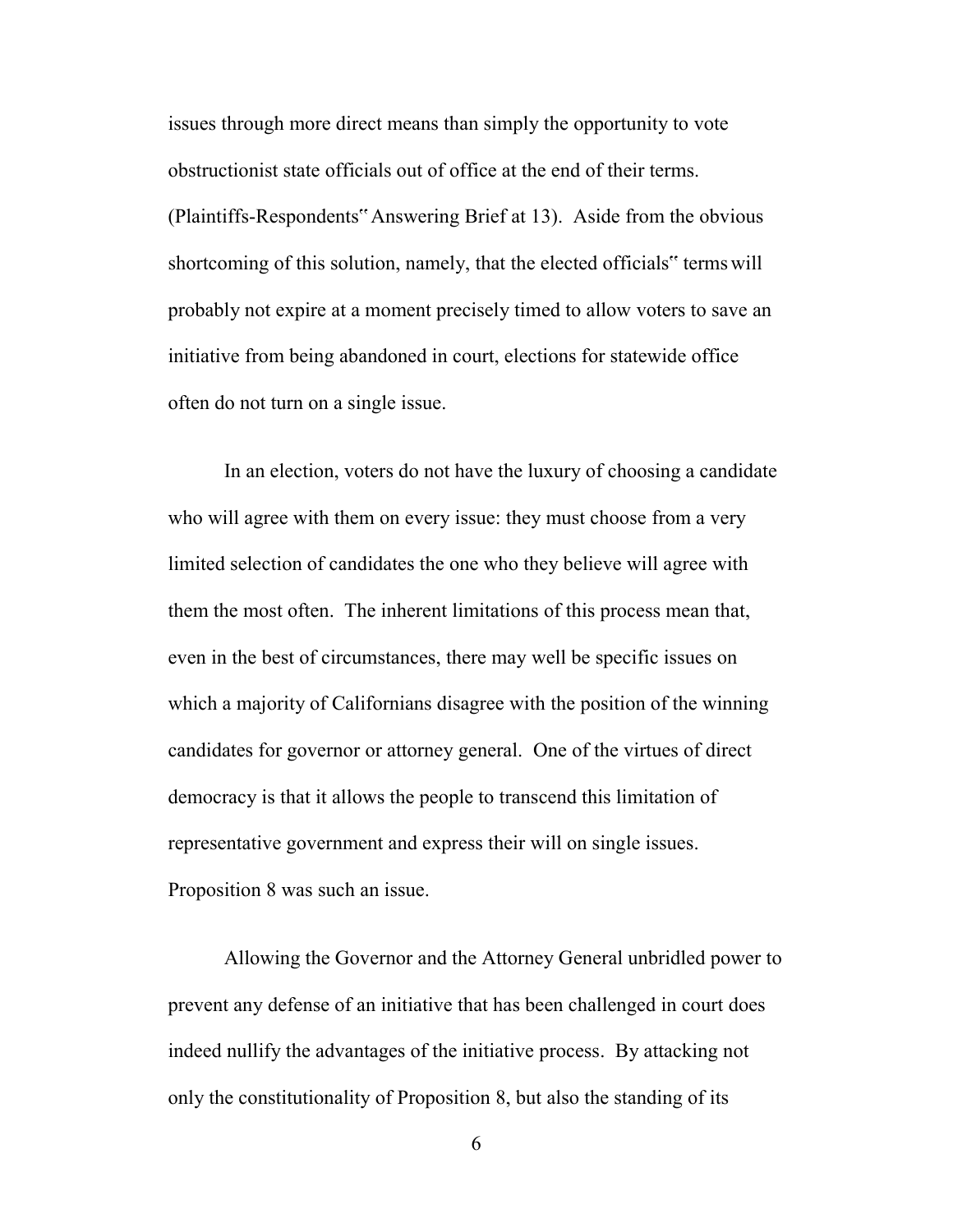proponents to defend the initiative when Plaintiffs" chosen defendants will not, Plaintiffs also attack the initiative process itself, try as they might to seem as though they are not. Plaintiffs may believe that a system with no initiative process would be preferable, and they are entitled to devote themselves to fighting for a different system. However, Plaintiffs are in the wrong forum to seek this reform: the Court"s function is not to overturn the initiative process.

Plaintiffs give some support to the notion that allowing proponents to defend Proposition 8 is appropriate by stating with approval that proponents "had their day in court" with a "full and fair trial on the merits." (Plaintiff-Respondents" Answering Brief at 14). But to presuppose the fullness and fairness of a trial simply assumes away the very need for an appeal. Plaintiffs point out that, under federal law at least, the right to a trial has been given more constitutional protection than the right to an appeal. (*Id*.) However, Plaintiffs have offered no reason why, under these circumstances, Proponents should have standing to defend the law for the duration of a trial but should lose it as soon as the trial judge"s ruling is subject to review for legal errors. The circumstance of a law passed by the people being declared unconstitutional by a court does not seem like a prime candidate for more deference to the trial court than is usual in our judicial system, which generally allows for appellate review. When the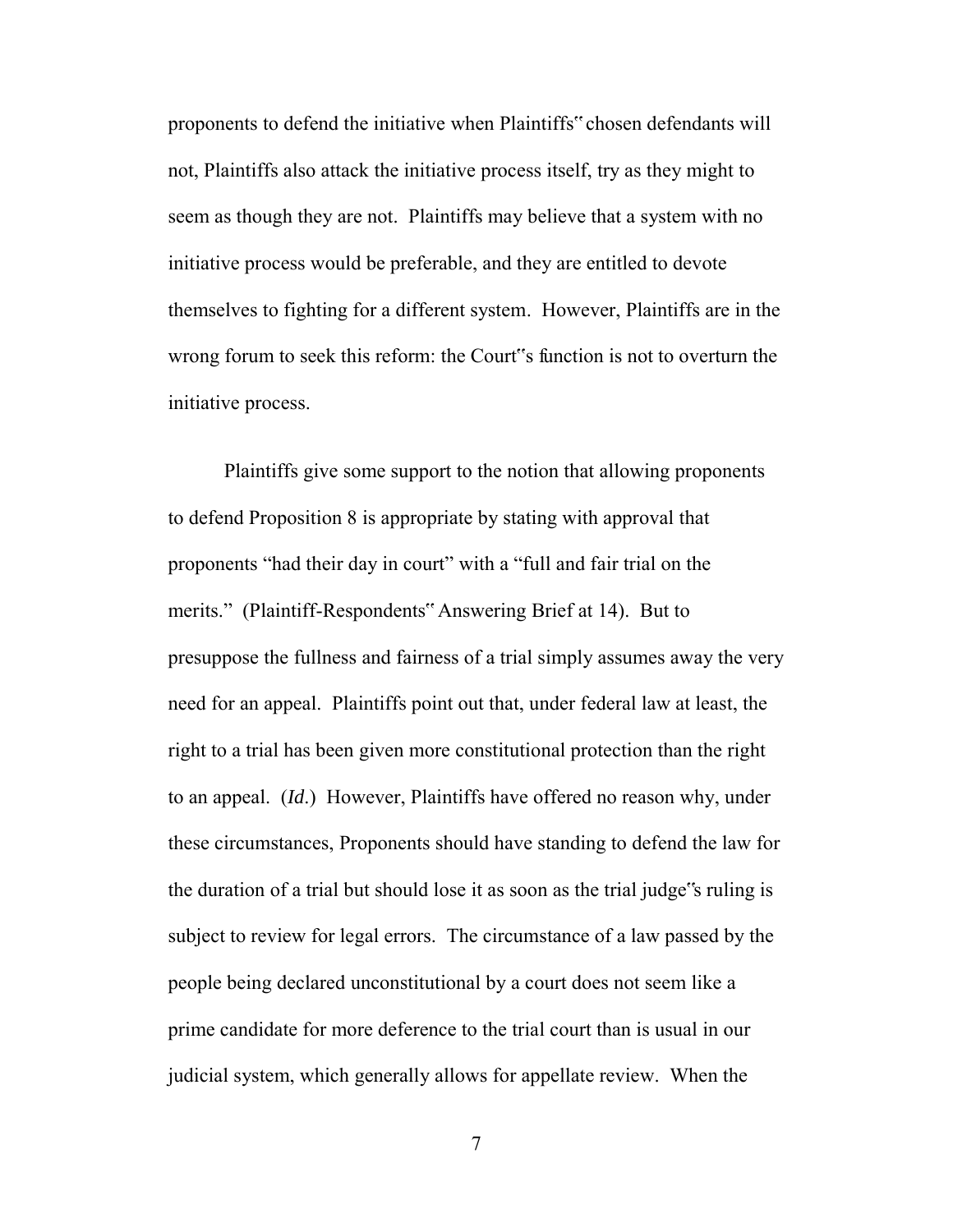judgment of the trial court results in overturning a law that applies to the whole state of California rather than just to the parties in the case, the desirability of appellate review is even greater.

## **C. Proponents Have a Particularized Interest in Defending the Initiative They Sponsored.**

Plaintiffs" claim that, under California law, "the interests of initiative proponents in the constitutionality of an already-enacted initiative are not materially different from those of any other California who supported the measure" is false. (Brief of Plaintiff-Respondents at 21). Under California law, a real party in interest has a "special interest to be served or some particular right to be protected over and above the interest held in common with the public at large." *Connerly v. State Personnel Board* (2006) 37 Cal. 4<sup>th</sup> 1169, 1178. Plaintiffs" claims imply that proponents have such an interest only in the "pre-enactment setting." (Brief of Plaintiff-Respondents at 23). However, the interest that the proponents have in the pre-enactment setting does not disappear once an initiative has been successful in becoming law. Plaintiffs falsely suggest this interest disappears because the Attorney General and the Governor now have an interest in defending the initiative as well. Plaintiffs argue as if there can be only one real party in interest—the State. However, there are many cases where there "may be more than one real party in interest." *Municipal Court v. Bloodgood* (1982) 137 Cal. App. 3d 29, 44. If anything, the interest Proponents had at the pre-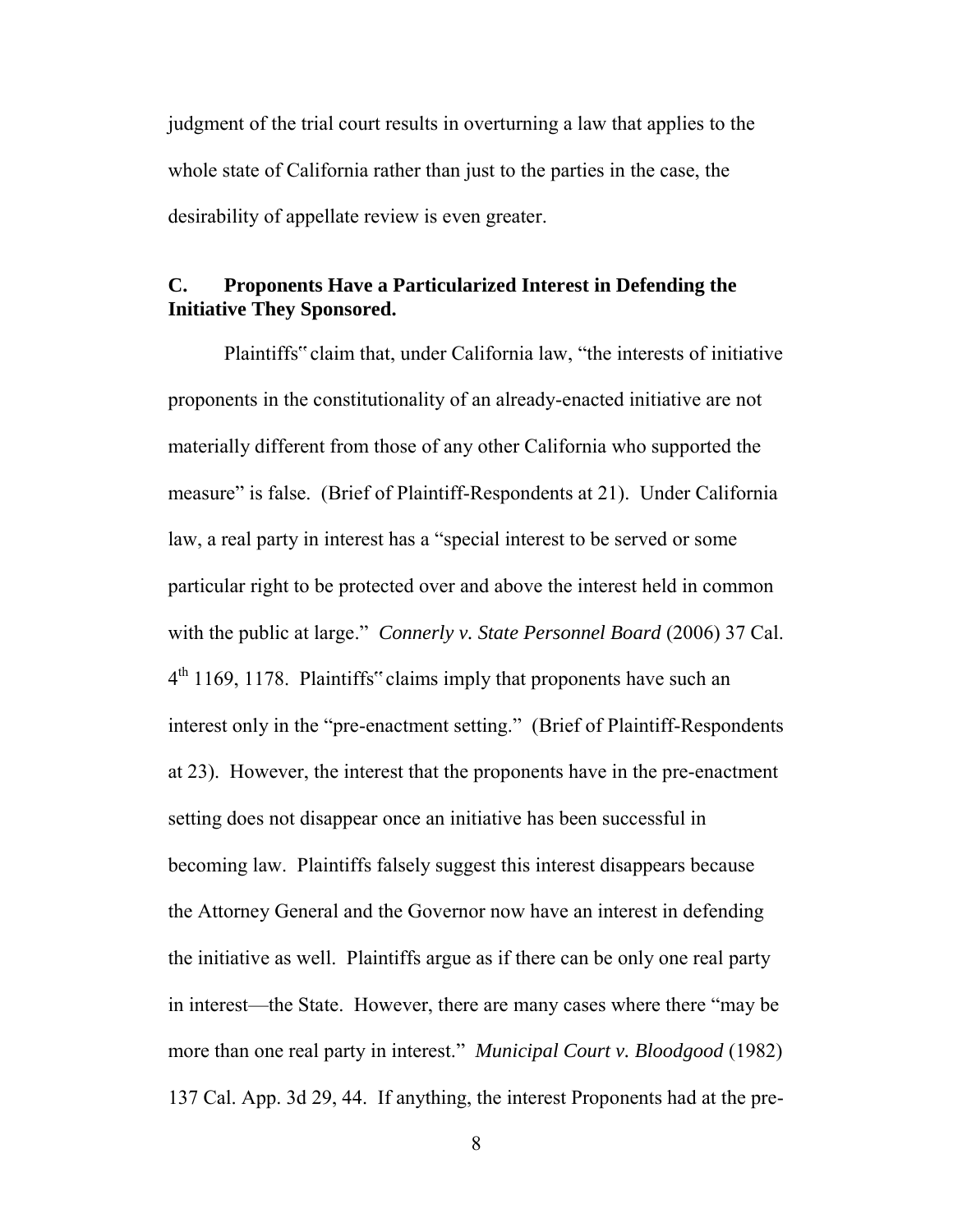enactment stage has only become stronger: their possibility of passing their initiative by a majority of the voters became a certainty, and so their desire to defend the law should become even stronger than before.

### **Conclusion**

For the reasons stated above, the Court should hold that the official proponents of an initiative measure may defend the constitutionality of an initiative upon its adoption or may appeal a judgment invalidating the initiative when the public officials charged with carrying out these duties fail or refuse to do so.

May 2, 2011 Respectfully Submitted,

 $\frac{|s|}{s}$ 

Julie B. Axelrod SBN 250165 JUDICIAL WATCH, INC. 425 Third Street, SW, Suite 800 Washington, DC 20024 Tel: (202) 646-5172 Fax: (202) 646-5199

*Counsel for Amicus Curiae Judicial Watch, Inc.*